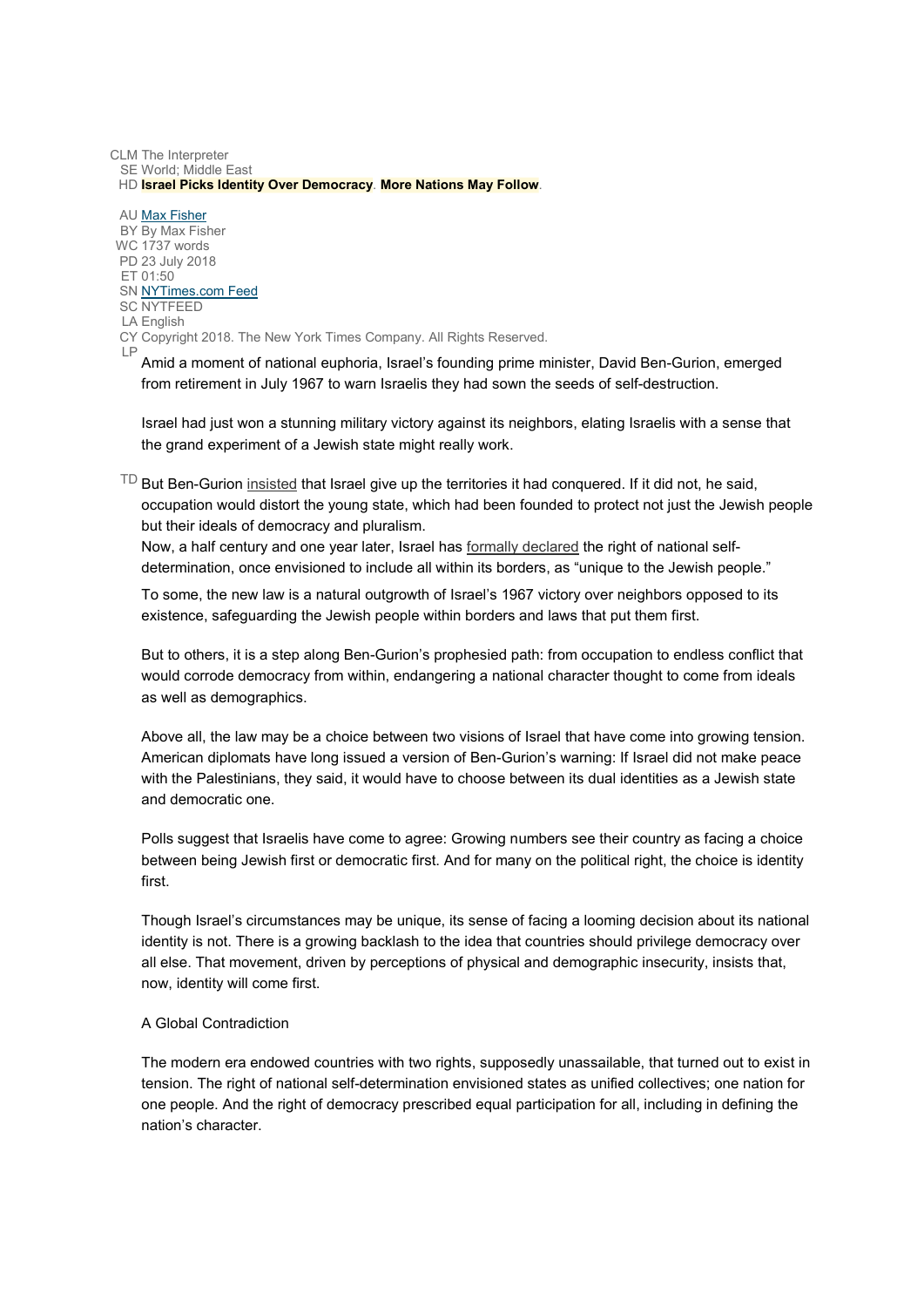Idealistic world leaders who set out those rights a century ago imagined countries that would be internally homogeneous and static. But reality has proved messier. Borders do not perfectly align with populations. People move. Identities shift or evolve. What then?

Israel's occupation of Palestinian territories sharpened questions over how to democratically incorporate the non-Jews within this avowedly Jewish nation — an identity that early Israeli leaders, remembering the Holocaust, felt bound to protect - just as countries around the world faced their own challenges over balancing identity and democracy.

Civil rights movements challenged countries to broaden national identities long associated with whiteness. The end of colonialism saw mass migration of non-Europeans to Europe; within former colonies, conflicts erupted over who belonged and did not.

The democratic world arrived, in the 1960s, at an informal consensus: If the requirements of democracy and national identity clash, the first should prevail. That didn't mean abandoning national identity, but it did mean softening how it was understood and maintained.

France, for example, still calls itself the nation of the French, but that term has grown fuzzier to better include all within its borders. It's a work-in-process and remains controversial, but the trajectory is clear.

In the 1960s, France nearly descended into civil war in part over whether Algerians could fully join the white, secular democracy. This week, the country is debating how best to refer to soccer players of African origin so as to honor both their heritage and their French status.

Democracy Over Identity?

Such transitions have been seen as essential to democracy's survival.

In a landmark study of democracy's growth in Eastern Europe, the political scientist Sherrill Stroschein found that countries that formally defined themselves by their ethnic majority — Slovakia for Slovaks, Romania for Romanians — had, in practice, de-emphasized those identities.

Dr. Stroschein chronicled one community in Ukraine where ethnic Hungarians field Hungarian political parties, attend Hungarian religious services, even operate on Hungarian time zones (the clocks of their ethnic Ukrainian neighbors run one hour ahead). The dueling time zones might cause a little friction, but Dr. Stroschein found that where Europeans tolerate these compromises about their oncesacrosanct identities, stable democracies emerge.

Ethnic nationalism still tempts Europeans. But democracy has taken hold where nationalist attitudes have cooled. This global shift has been glacially slow but unidirectional enough that, among democracies, the exceptions stick out.

The historian Tony Judt, in a controversial 2003 essay, called Israel's mission to maintain a firmly Jewish identity "an anachronism." The country's vision of itself as by and for a single demographic group, he wrote, "is rooted in another time and place," a stubborn holdout amid "a world that has moved on."

But Mr. Judt may have overstated, as historians often did in those days, the decline of the national idea. Israel may not have been an anachronism at all, but a precursor of things to come.

Fear and Backlash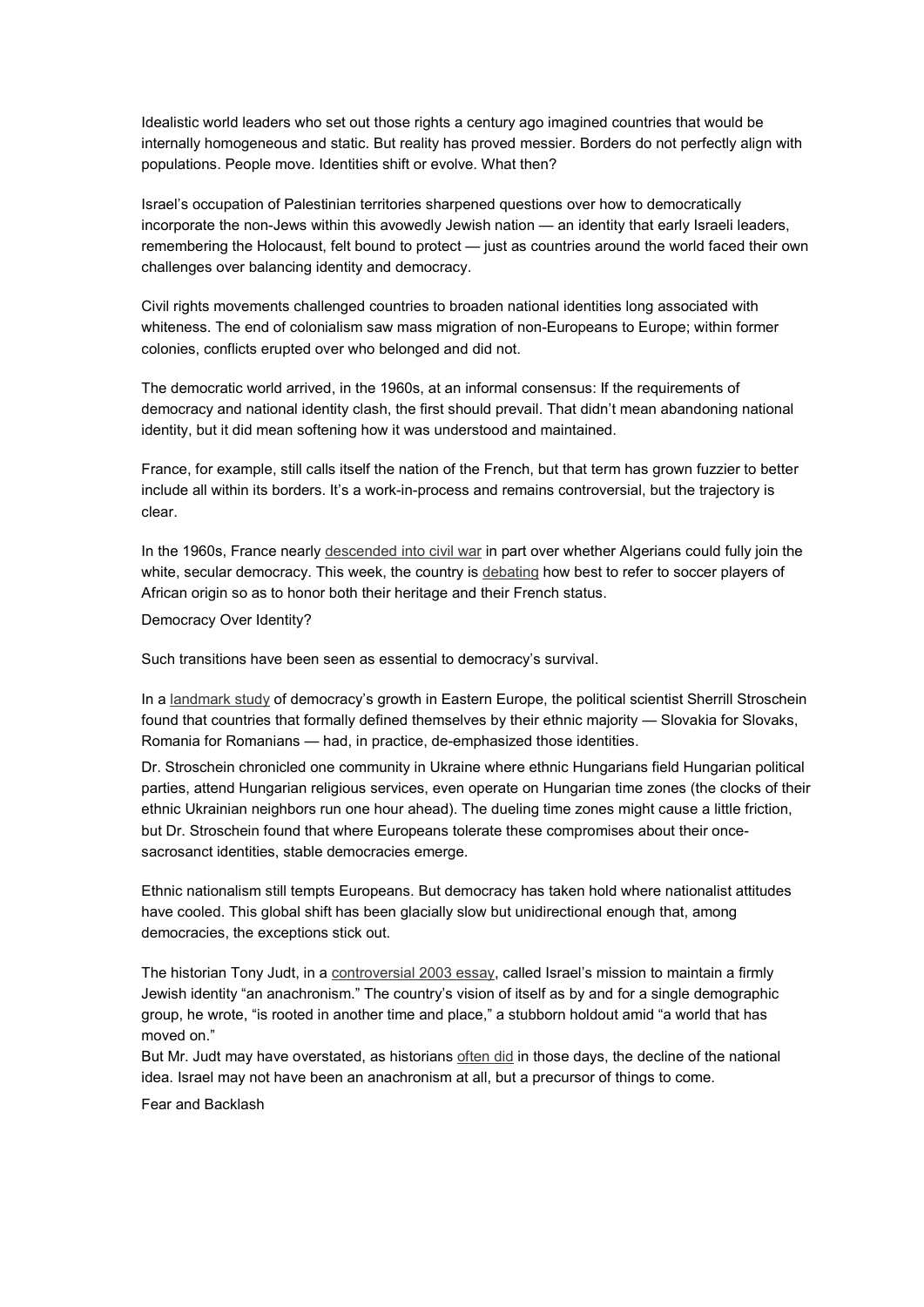Old ideas of nationhood can have a powerful pull. The way that human beings think about group identity — as an extension of ourselves, particularly in moments of crisis — can make us see safety in conformity, and danger in diversity or tolerance.

Nothing triggers those feelings like terrorism or demographic change.

Jewish Israelis experienced both in the early and mid-2000s — about a decade before similar fears would provoke nationalist backlashes in much of the Western world.

A wave of horrific violence known as the Second Intifada, which killed far more Palestinians than Israelis, included shocking terrorist attacks in previously safe Israeli enclaves.

At the same time, Palestinian and Arab Israeli birthrates left Jewish Israelis feeling at demographic risk. In truth, Jewish birthrates are high and Muslim birthrates declining, but the fear of being outnumbered remains.

Research has repeatedly found that terrorist attacks increase support, among the targeted community, for right-wing politics. One study found that even the perceived threat of an attack shifted Israeli voters toward right-wing parties. Tellingly, this favored a specific subset of right-wing parties — the nationalists.

A study of Israelis led by Daphna Canetti-Nisim, a political psychologist at the University of Maryland, found that exposure to terrorism changes much more than party preference.

When people believe they may be attacked merely for who they are, they hold more closely to their identity. Their sense of community narrows: only those who look like them are to be tolerated. They grow more supportive of policies to restrict or control minorities, the research found, and less supportive of pluralism or democracy.

At the same time, when a majority demographic group believes it could become a minority, members of that group often become less supportive of democracy, preferring a strong ruler and harsh social controls, according to scholarly research on democratic decline.

Jewish Israelis have changed how they see their country's identity. In polls, they once expressed optimism that it could be both Jewish and democratic. But in the past decade, according to polling by the Israel Democracy Institute, that has become a minority position. Large subsets say the country must be either Jewish first or democratic first.

Those who say Israel should be Jewish first overwhelmingly belong to the political right, which pushed through this week's national self-determination law. But even those who say democracy should prevail express support for some caveats. In 2014, most Jews said that "crucial national decisions" — like, say, self-determination — should be left to the Jewish majority.

The quality of Israeli democracy has been declining steadily since the early 2000s, according to a wellregarded index known as V-Dem that tracks countries across a host of metrics. In the mid-1990s, it scored alongside present-day South Korea and Jamaica. Today, it is seen as on par with African democracies such as Namibia and Senegal and well below Tunisia, the Middle East's highest-scored democracy.

## A Global Backlash

Israelis are less alone than they once were in questioning the half-century-old consensus that democracy should prevail over national identity.

In Europe, an influx of migrants and refugees, along with terrorist attacks, have transformed public attitudes. Europeans have grown more nationalistic, more politically extreme and less welcoming of